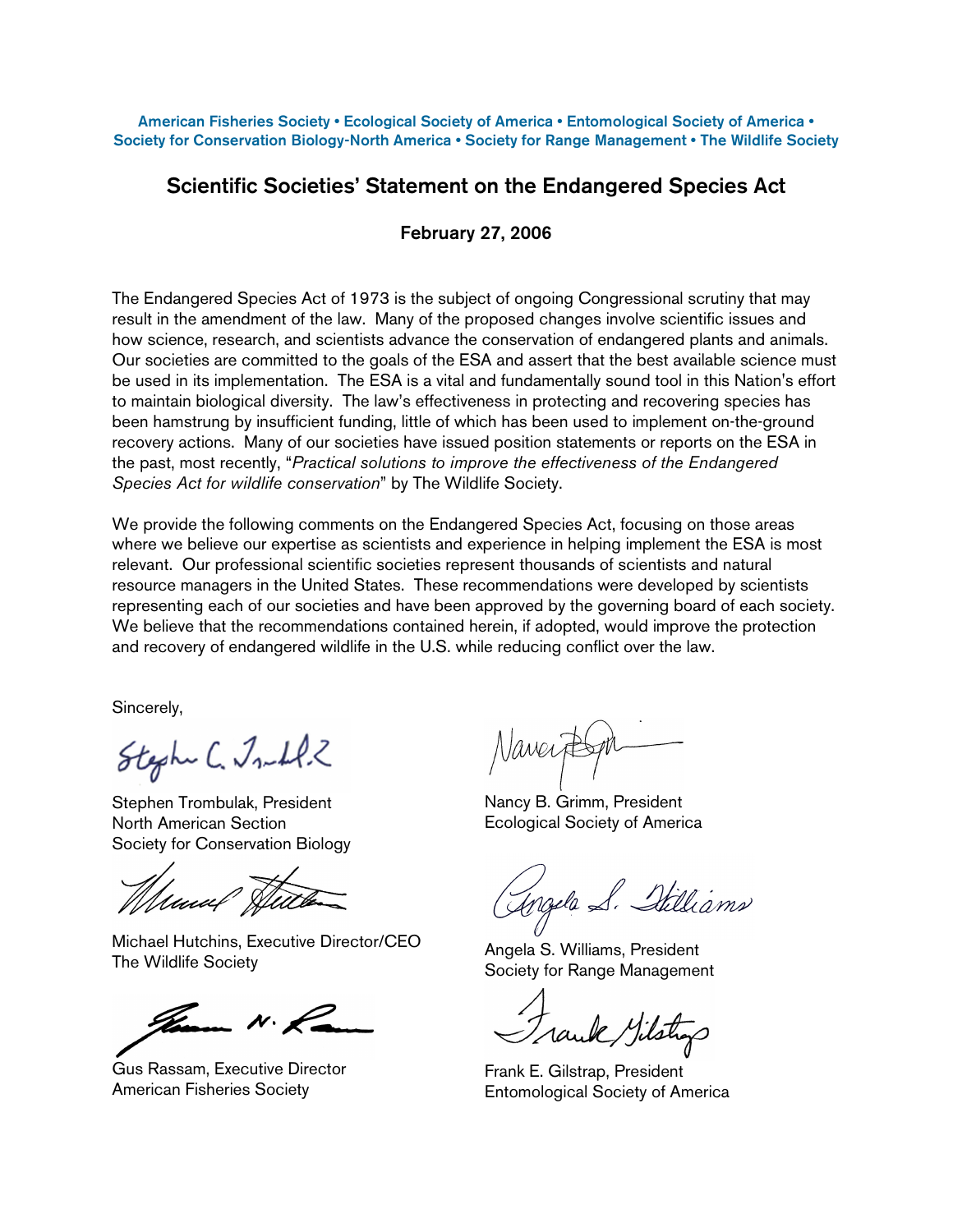The following scientific societies have also endorsed this report and its recommendations:

Edwin P. Pister, Executive Secretary Desert Fishes Council

Bernard Kuhajda, Chair Elect Southeastern Fishes Council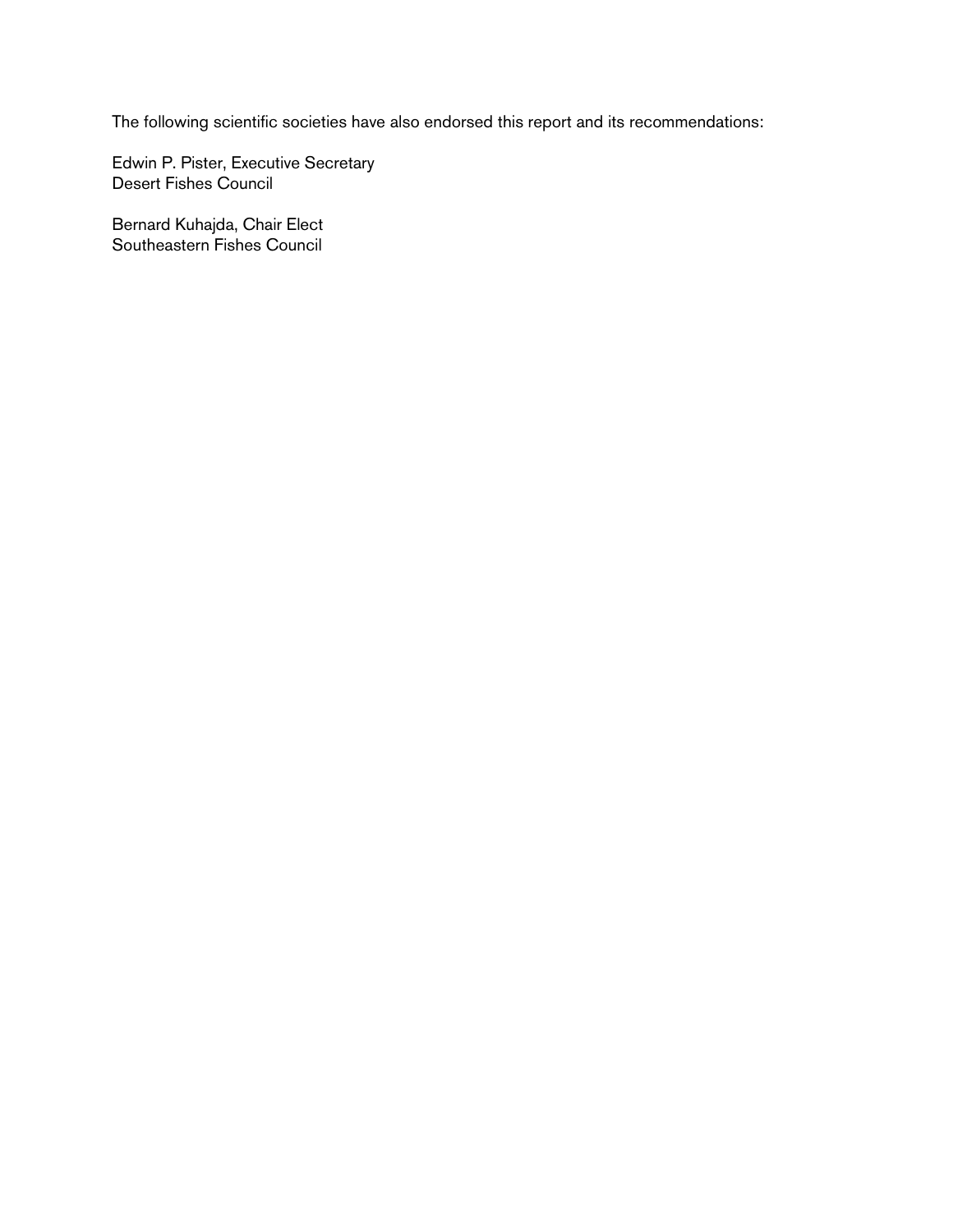### Use of Scientific Data

-

Consistent with Congress' determinations on passing the ESA in 1973, we agree that decisions made under the ESA must be made on the basis of the best scientific data available. This standard sometimes requires actions to be taken to address the threat of animal and plant extinctions even if it is not possible to precisely demonstrate either the magnitude of those threats or cause-effect relationships. Constant vigilance is required to ensure that decisions under the law are based on sound scientific analysis.

Proposed amendments by the House of Representatives would 1) create a process for defining "best available scientific data," and limit data to those that are empirical, have been peer-reviewed by reviewers recommended by the National Academy of Sciences, or are consistent with Office of Management and Budget (OMB) guidance under the Data Quality Act; and 2) require analysis of economic and national security impacts to be conducted for every listing decision. We do not believe that using a regulatory process to prescribe what and how science should be used will improve the speed, success, or cost-effectiveness of conservation and recovery efforts for wildlife, nor is it appropriate to codify OMB guidelines in the way proposed. These guidelines have attracted widespread criticism from other scientific societies. <sup>1</sup> While guidelines can help to ensure that certain standards are met and maintained, an overly rigid process will result in inefficient use of time and resources. We believe the proposed amendments approved by the House would mandate such an overly rigid process.

Modeling Studies: The House amendments draw a distinction between "empirical" data and other types of information, such as that derived from modeling. There is no scientific justification for giving greater weight to empirical data over modeling results. The emphasis on empirical data runs counter to recommendations of the National Research Council report, Science and the Endangered Species Act, which calls for greater use of modeling analyses. It also runs counter to the Ecological Society of America's paper<sup>2</sup> that recommended increased use of models because of the wealth of information that only they can provide. For managing endangered species, predicting the future behavior of a population or system under different management programs is of paramount interest, and no credible prediction is possible without a formal or informal model.

Population viability analysis is a key modeling approach used to identify important population parameters, such as minimum effective population size, extinction risk, and how species' survival can be maximized under different conditions. Risk assessment is at the core of the ESA. The Environmental Protection Agency must use models to assess the risk of air pollution to human health. The Federal Reserve requires models to predict the response of the economy to monetary policy. Likewise, ecological scientists need models to predict the risk of extinction or the likelihood of recovery.

Models have played important roles in restoring endangered species. For example, the proposed decision to de-list the Yellowstone grizzly bear is based in part upon population viability models.

<sup>&</sup>lt;sup>1</sup> American Association of Medical Colleges comments on "Proposed Guidelines for Ensuring and Maximizing the Quality, Objectivity, Utility, and Integrity of Information Disseminated by Federal Agencies." http://www.aamc.org/advocacy/library/research/corres/2001/081301.htm

 $2$  Carroll, R., et al. 1996. Strengthening the Use of Science in Achieving the Goals of the Endangered Species Act: An Assessment by the Ecological Society of America. Ecological Applications 6: 1-11. http://www.esa.org/pao/esaPositions/Papers/StrentheningUSAGESA.php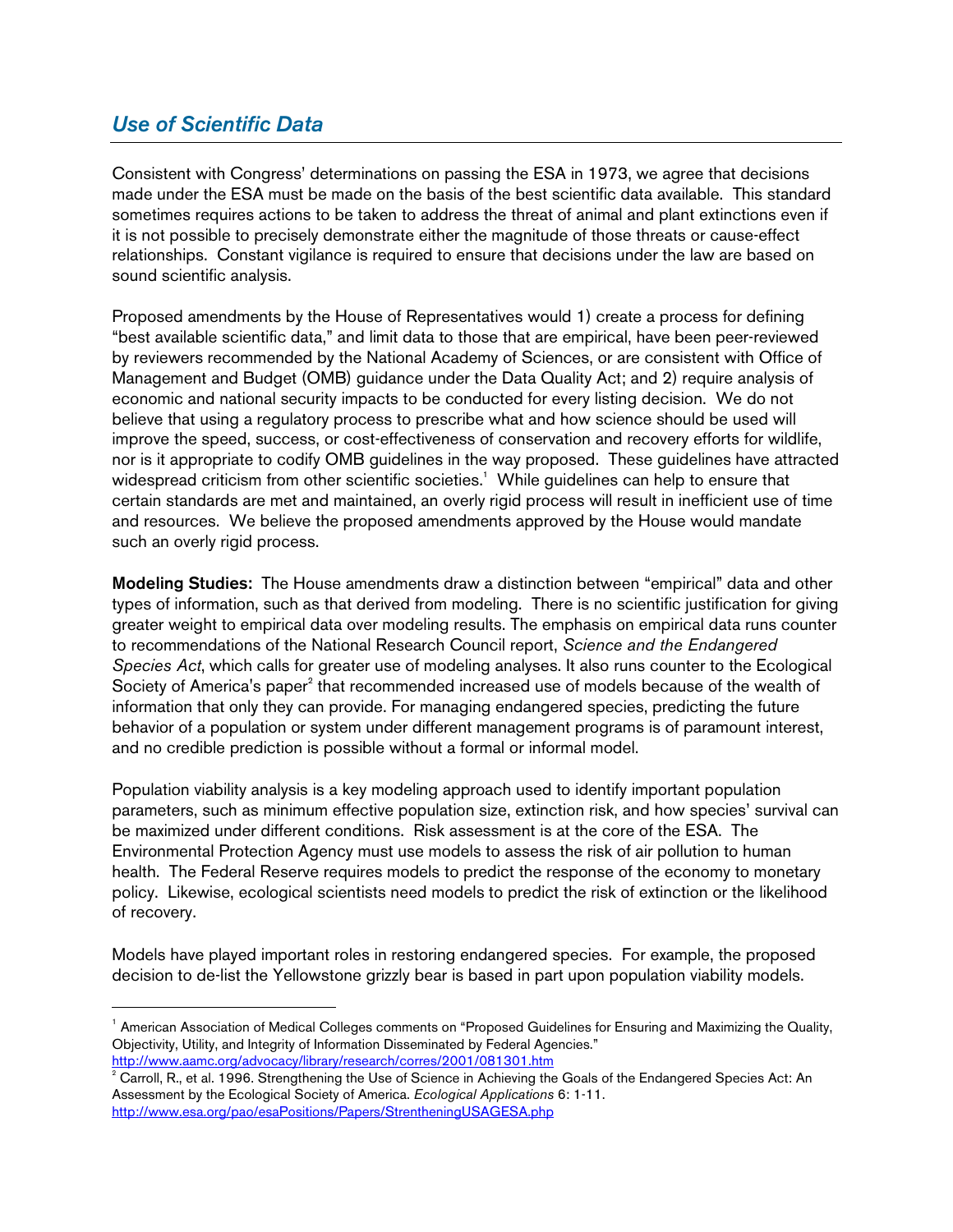Models have played key roles in managing sea turtles and in developing restoration plans for the Everglades ecosystem that maximize benefits to endangered and non-endangered species. Denying agency scientists the ability to use one of science's most effective tools will weaken, not strengthen, the use of science in the ESA.

Peer Review: Peer review is an integral component of science, scientific research, and publishing. We strongly support the process of scientific peer review. As scientists, however, we also use information in unpublished graduate theses, reports of state and federal agencies, and documents prepared by consultants. Many such documents provide important scientific information and data, some of which is unavailable from other sources. Much of this information will be published in peerreviewed literature, but that process can take years, which would unnecessarily delay recovery planning. Scientists exercise diligence in weeding out inaccurate statements and conclusions from such documents and apply similar diligence to peer-reviewed publications. Agencies such as the U.S. Fish and Wildlife Service have procedures in place to undertake peer review of studies that have not previously been peer-reviewed. We believe that proposed limitations on the use of nonpeer-reviewed technical reports and other studies will weaken, not strengthen, the science employed in endangered species decisions by limiting the data available to scientists and decisionmakers.

Recommendations: We do not recommend that Congress mandate any sweeping new prescriptions on the use of scientific data under the ESA such as those contained in recent legislative proposals. However, establishing additional procedures for particularly important or controversial decisions may provide benefits for listed species and reduce impacts on affected parties. Specifically, Congress should consider establishing an independent standing "science advisory committee," that would provide an additional level of review of certain decisions and advice to the Secretaries of Interior and Commerce in circumstances where significant scientific uncertainty impedes decision-making. Such a committee would also provide an outlet for additional peer review, but should only be used in instances where new methodologies are being implemented or where the science is particularly complex or controversial.

Uncertainty and conflict over ESA decisions are rarely caused by knowledge being applied incorrectly. Rather, they are driven by the simple fact that little is known about many rare plants and animals (beyond the fact that they are rare). Congress could dramatically reduce these problems simply by creating dedicated funding for population surveys, genetic analyses, population viability analyses, and research on rare or declining plants and animals. Allocation of any such funding should be prioritized to species for which the least information is available and for which conflicts are most likely.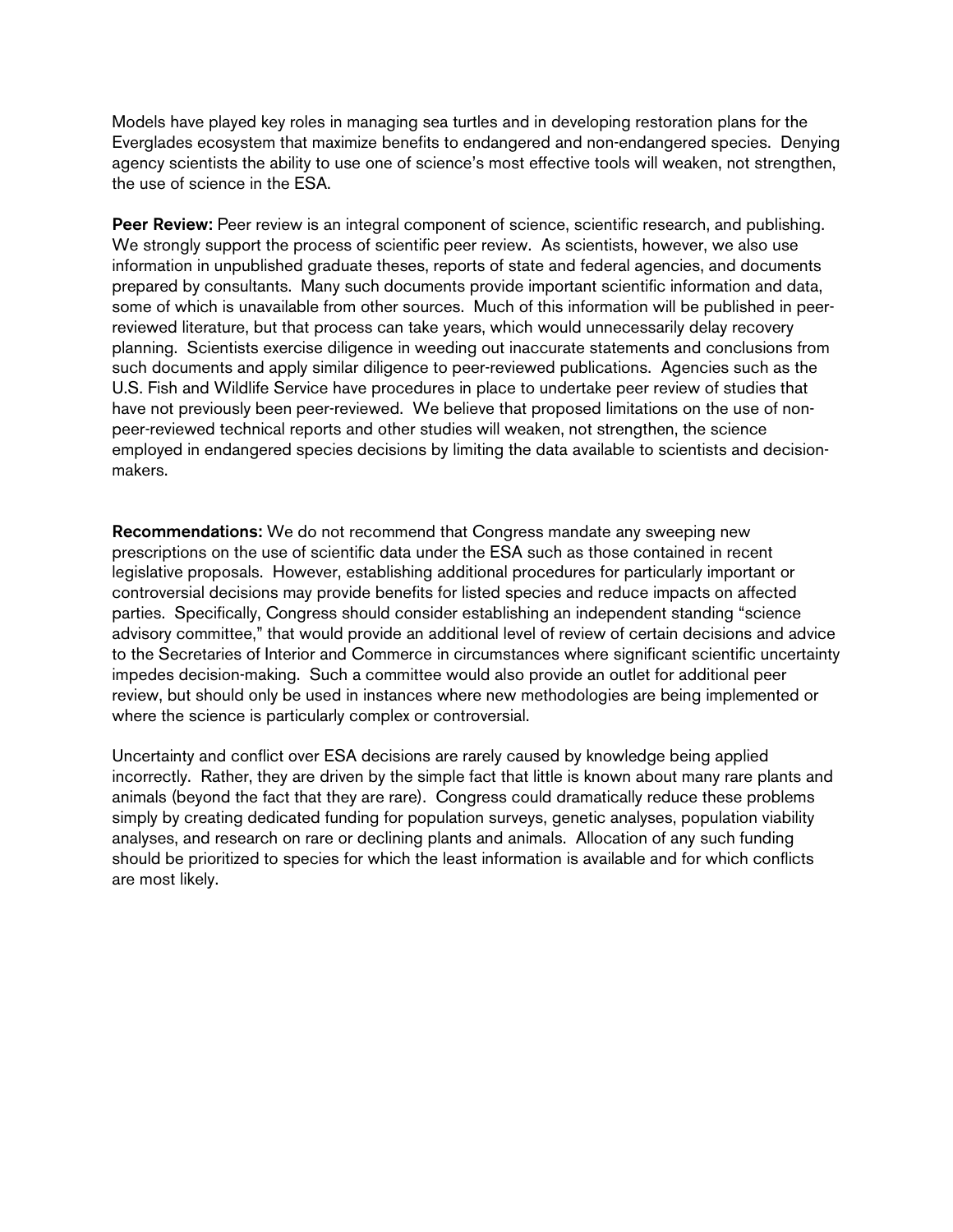### More Prompt Protection for Rare and Declining Species

A 1993 study found that by the time most plants and animals are listed, their population sizes and number of populations have reached critically low levels.<sup>3</sup> For example, fewer than about 1,000 individuals were known to be alive for half of vertebrate species when they were first protected, and for plants, half of species had fewer than 120 individuals remaining. The rarer a species is allowed to become before it is protected, the longer, more difficult, and more expensive the road to recovery is likely to be. This fact alone may account for much of the slowness in recovering species. More prompt listing of rare and declining species would provide regulators with more options as they develop conservation and recovery plans, and it would increase the likelihood and speed of recovery. There is no valid reason why individual listing decisions should consume the current level of time or agency resources.

Studies have also shown that hundreds of very rare and localized species have not been listed under the Endangered Species Act.<sup>4</sup> This strikes us as a far more serious problem in terms of U.S. environmental policy than the handful of species that may have been listed in error over the 32-year life of the ESA. The longer the delay in protecting species, the longer it is likely to take to recover them and the more those recovery efforts are likely to cost.

Recommendations: Recognizing Congress' intent to ensure that plants and animals not disappear from America and that listing occurs in time to speed subsequent recovery, we believe that the following changes would improve the Endangered Species Act:

- 1. Scientists have developed robust criteria to identify when wildlife is critically imperiled, imperiled, or vulnerable, and these criteria are used by wildlife agencies throughout the United States and the world. The U.S. Fish and Wildlife Service and National Marine Fisheries Service should be required to produce regulations that define how they will use these or similar criteria to prioritize and trigger status reviews, particularly those for any species that are identified as "critically imperiled" or "imperiled" under such criteria.
- 2. On an annual basis, require federal agencies to solicit from Governors and state wildlife agencies, lists of species for which states believe status reviews should be conducted.

-

<sup>&</sup>lt;sup>3</sup> Wilcove, D.S., M. McMillan, and K.C. Winston. 1993. What exactly is an endangered species? An analysis of the U.S. endangered species list: 1985-1991. Conservation Biology 7: 87-93.

<sup>4</sup> Master, L.L., B.A. Stein, L.S. Kutner, and G.A. Hammerson. 2000. Vanishing assets: conservation status of U.S. species. In Stein, B.A., L.S. Kutner, and J.S. Adams, eds. Precious Heritage: The Status of Biodiversity in the United States. Oxford University Press, NY.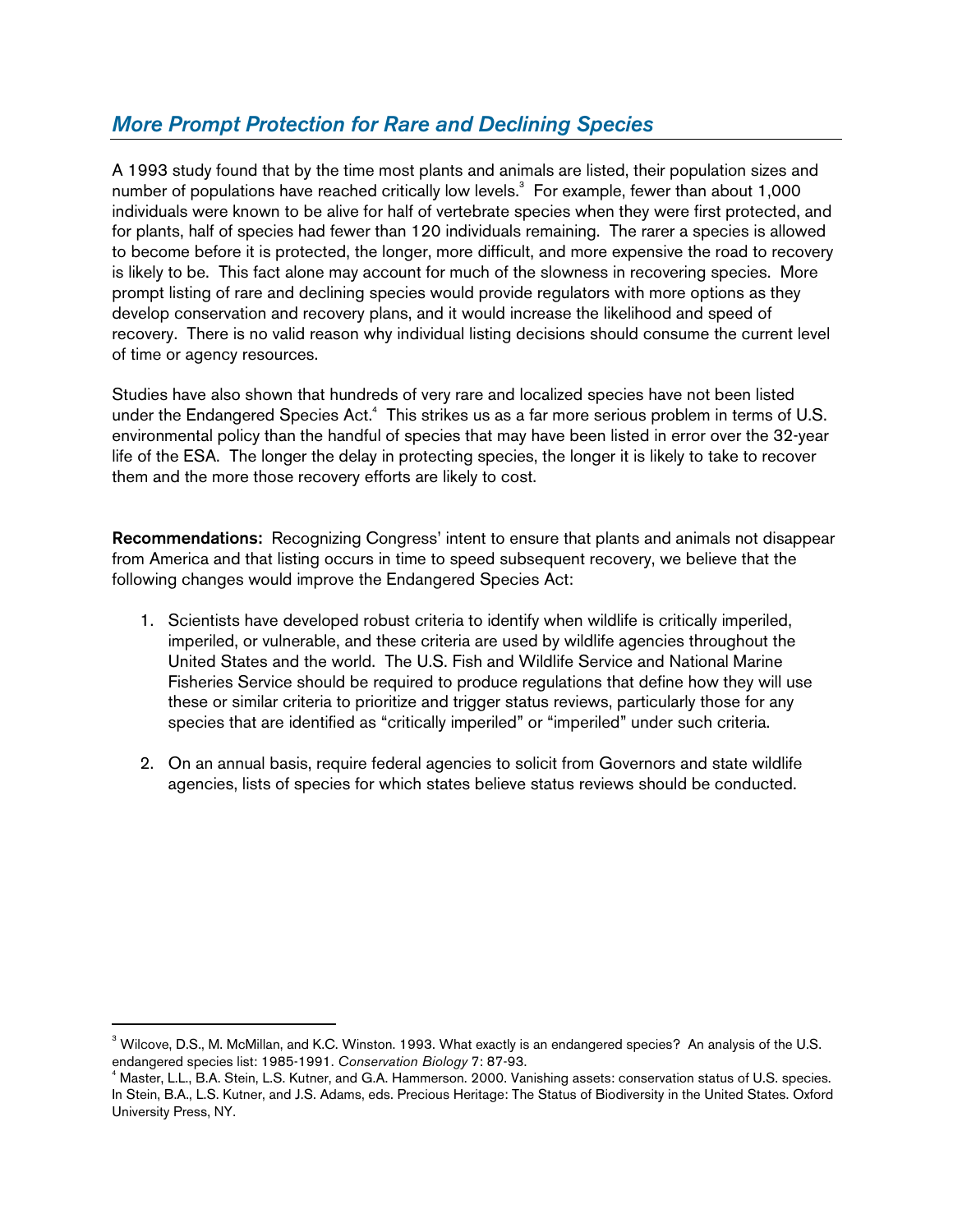# Eliminating Rare Mistakes in Listing Non-endangered Plants and Animals

We agree with the conclusions of the Government Accountability Office<sup>5</sup> that the U.S. Fish & Wildlife Service uses sound science in listing decisions. While listing decisions are based on the best available information, the information on the status of species is sometimes limited, and in a very small number of cases, this has resulted in listing decisions that later prove to be unwarranted. For example, the GAO noted that 10 of the more than 1,300 U.S. listed species have been de-listed after new information indicated the original listing was not warranted. In analyzing delisting notices we conclude that these listings were in error because subsequent surveys discovered more individuals, or modern genetic methods resulted in reinterpretation of taxonomy and the taxonomic basis for listing. We agree that mistakes in the use or interpretation of limited scientific data, although extremely infrequent, can cause losses to landowners and waste resources. 6

The proposed House changes to the Endangered Species Act create new steps in regulatory processes and data requirements that would affect the listing process. Changes to the ESA intended to reduce the already low rate of mistaken listings may be warranted so long as they do not also significantly slow the speed with which species deserving protection are listed, or eliminate from consideration species that deserve protection. However, we find no evidence to suggest that amendments proposed by the House will eliminate listing errors. Further, such amendments will slow or prevent the listing of species that legitimately deserve protection because information on their status comes from scientific studies that could not be used by the Services under proposed new requirements.

Recommendation: Congress could further reduce the few errors made in listing decisions by creating dedicated funding for population surveys, population viability analyses, and genetic and other research on rare or declining plants and animals. Allocation of any such funding should be prioritized to species for which the least information is available, for which conflicts are most likely, and that are under consideration for protection. Such a program would likely eliminate unwarranted listings without impeding the listing of species for which sufficient information is available.

-

<sup>&</sup>lt;sup>5</sup> For a summary and link to the full GAO report http://www.gao.gov/highlights/d03803high.pdf

 $^6$  A far more frequent occurrence is the discovery of additional populations of a rare species after listing, as a result of the attention listing brings to that species. However, the number of new populations is almost always too few to warrant a reversal of the listing decision. We view these sorts of discoveries as a strength of the ESA, not evidence of any problem.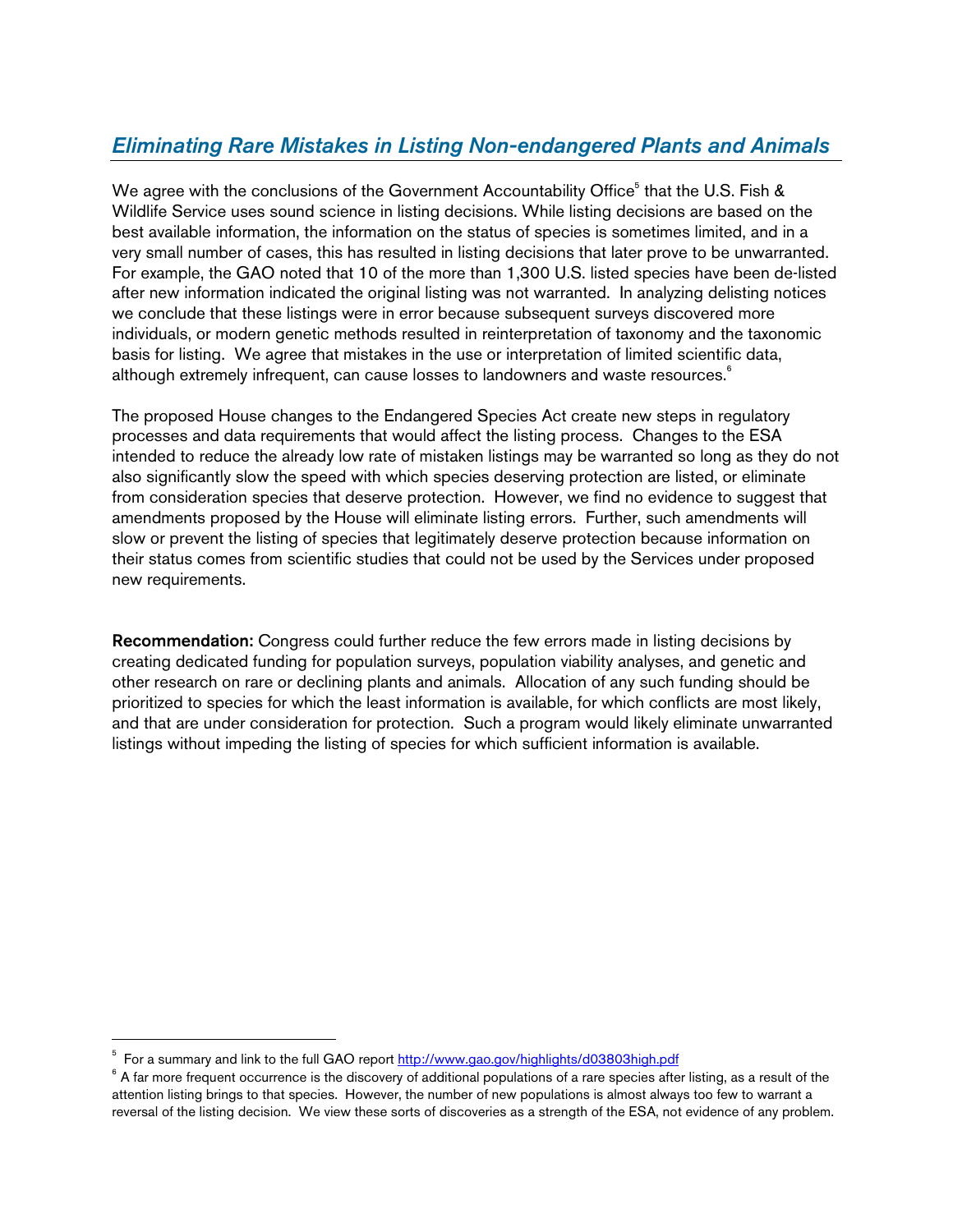# Improve the Quality and Implementation of Recovery Plans

Recovery efforts and funding are inadequate for nearly all listed animals and plants. For example, the median expenditure for a listed species in 2002 by all federal and state agencies was only \$14,100. If recovery actions are not funded or carried out, it is no surprise that recovery is occurring more slowly than anticipated. Nevertheless, many species have made significant progress, and protection under the ESA has prevented many from going extinct. We focus our recommendations on two areas where the ESA establishes the most tangible connection between science and recovery: development of recovery plans and operation of the recovery team.

The ESA requires the Services to develop recovery plans. These plans are meant to guide subsequent conservation and restoration efforts. Scientists, including hundreds who are members of our societies, have volunteered their time to help develop the recovery plans that now exist for more than 80 percent of listed species. These recovery plans summarize the relevant species ecology, describe population status, and set quantitative goals that if achieved, indicate the risk of extinction is low enough to allow the species to be down-listed to threatened status or to be declared 'recovered.' Decisions regarding habitat protection and other specific management activities are best made during or after development of a science-based recovery plan rather than as separate activities.

Our societies agree that the goals that define the unique meaning of 'recovery' for each species are the most important part of recovery plans. Recovery plans also should include an implementation strategy that specifies actions that, if taken, will lead to recovery. These actions provide sufficient guidance over short time periods; yet, over longer time periods, success depends on unpredictable opportunities and continually changing information and conditions that affect the species. As such, few written recovery strategies will ever be able to provide a detailed and accurate site-specific blueprint for how long-term recovery can be achieved. The ESA should make it easier to adapt recovery plans to new knowledge about endangered species and their conservation needs.

Proposed House amendments create a new requirement for recovery plans to be published within two years of species being listed. We support this requirement because substantial scientific information is available for many species by the time they are listed . However, such deadlines cannot be met if funding is inadequate. We also support requirements for recovery plans to include "intermediate measures" because shorter-term goals offer a realistic, quantitative way to evaluate recovery progress and to identify whether recovery strategies need to be modified based on new information. We conclude that other amendments proposed by the House will produce no significant improvement in the implementation of recovery efforts, because the amendments largely create more time-consuming "process" requirements without improving the scientific quality of recovery plans, the likelihood they will be funded adequately, or the speed with which they are implemented. We do not support the proposed requirement for other federal agencies to make formal plans that prescribe their involvement in recovery efforts. Agencies currently undertake recovery actions on an informal basis with less delay and bureaucracy than is likely to occur if such changes are made.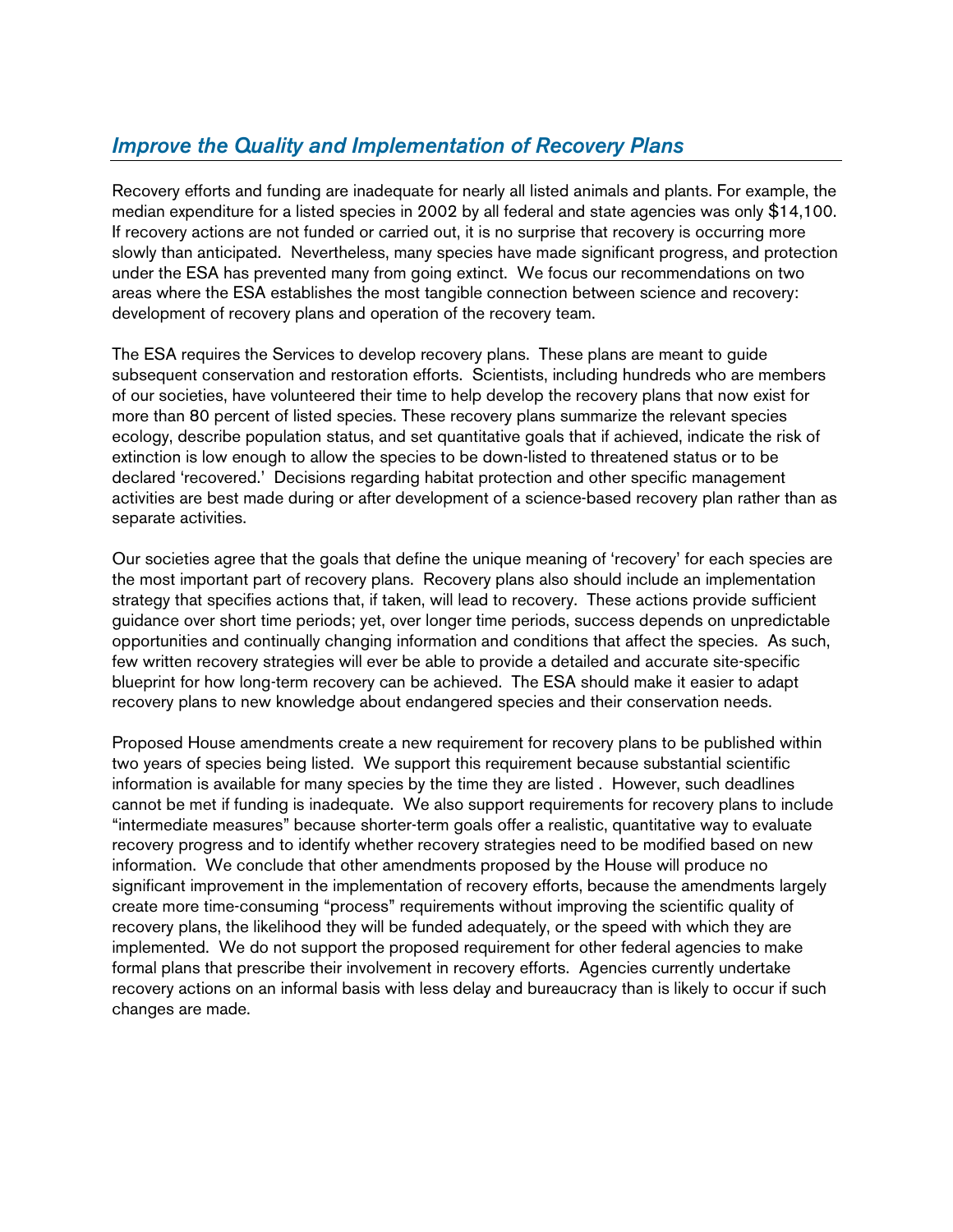Recommendations: We support the following changes to make recovery plans easier to develop and revise and more likely to be implemented and to improve the function of recovery teams.

- 1) Recovery plans should be 'living' documents, not static tomes that are out of date by the time they are finalized. Congress should consider amendments that would make it easier for the Services to amend the implementation strategy for recovery, while maintaining overall recovery goals.
- 2) Recovery plan objectives and interim and final targets should be updated every five years. As part of this process, the Services should also be required to include reports on how much progress has been made in the preceding years in achieving past objectives and targets. Scientists and the public alike lack a clear picture of how much progress has been made in recovering listed species in part because the Services report on status trends every two years and because in those biennial status reports, the Services use a poorly articulated, qualitative approach that describes species as improving, declining, stable, or unknown. We recommend that the Services be required to work with the scientific community to identify whether there are more objective, measurable ways to categorize species that provide a clearer picture of short and long-term recovery progress.
- 3) We agree that parties experiencing economic and social impacts from recovery activities should be included in parts of recovery plan development because their participation will often be essential to recovery. However, we do not support Senate proposed changes that would create a two-tiered recovery team structure with the work of scientists separate from and subsidiary to the decision-making of an "executive committee" composed of agencies and affected parties. Rather, technical efforts to define the biological objectives of the recovery plan for the species, to define quantitative interim and final recovery targets, and to assess whether an implementation strategy is likely to achieve biological goals should be developed solely by scientists and agency experts with a broader set of participants contributing the development of an implementation strategy to achieve those goals.